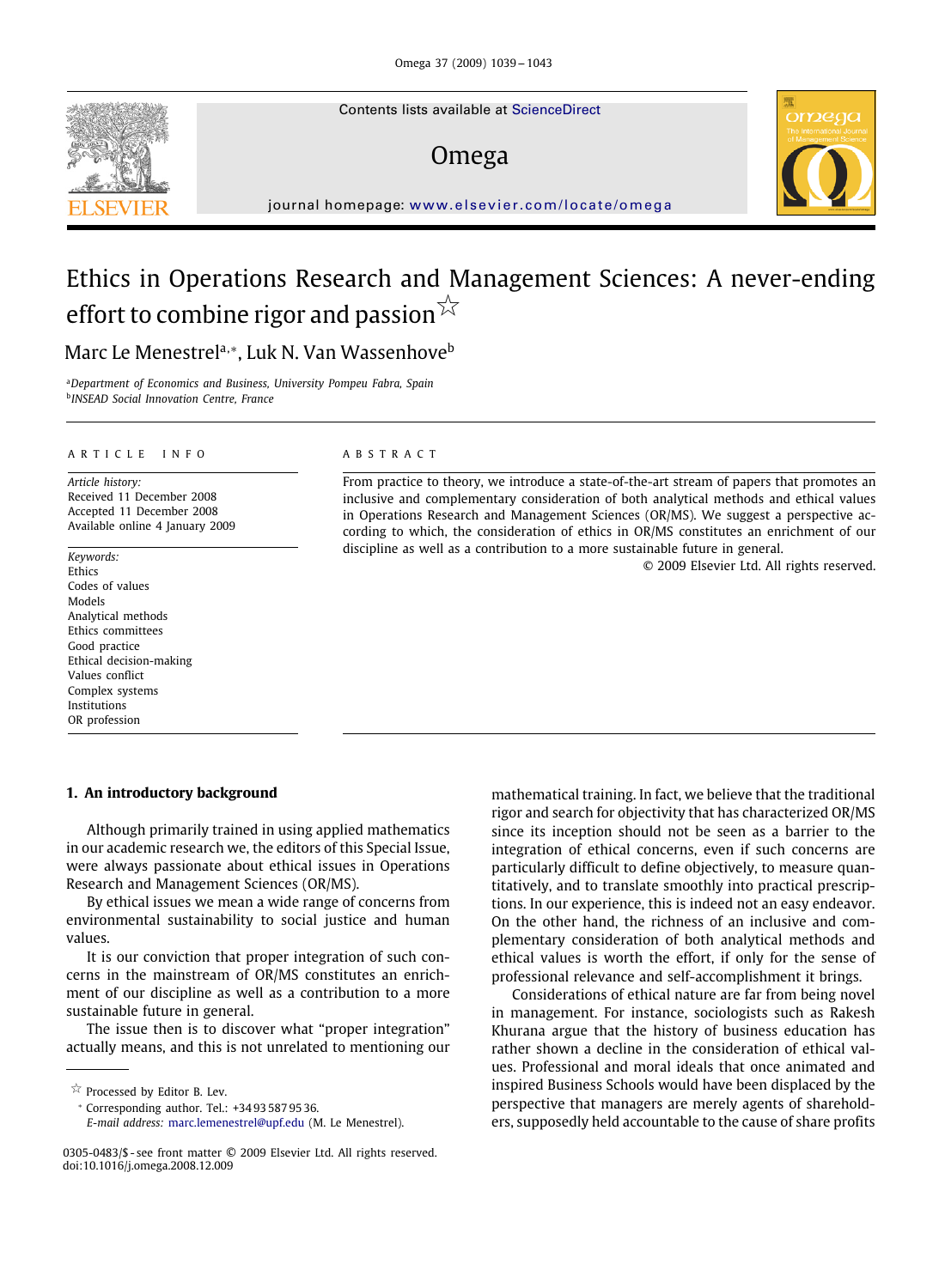only [\[1\].](#page--1-0) A similar perception of this historical trend can be found in Amartya Sen, always keen to remind us that Adam Smith also wrote about moral sentiments as a legitimate and noble source of motivation [\[2\].](#page--1-1)

It is nevertheless striking to observe how ethical discourses pervade this first decade of the 21st century. It appears the time is right to revisit the topic by calling upon our fellow scholars to give us a state-of-the-art perspective on ethics and OR/MS.

This special issue builds on earlier efforts such as the pioneering 1994 book edited by William Wallace [\[3\].](#page--1-2) As the reader will recognize, this heritage is shared by most contributors to this Special Issue, quoting from this book and actively building on it. Another apparent milestone is a workshop we organized at INSEAD in 2003 with a small number of colleagues, to reflect upon ethical issues in OR/MS. To a large extent this workshop followed a call by Jean-Pierre Brans to the members of the European Association of Operational Research Societies (EURO) to sign an Oath of Prometheus (a short description of which can be found in the article by Saul Gass in this Special Issue). Brans, with a lot of energy and enthusiasm, has promoted reflection and discussions on ethical values, by organizing small conferences and leading the EURO Working Group on OR and Ethics. This Working Group is now headed by Fred Wenstøp, who is also contributing a paper to this Special Issue.

In the next section, we introduce the sequence of articles in this Special Issue. We selected to start this issue with rather practical and institutional topics and to finish with articles exploring more philosophical considerations.

Even in the relatively small group of scholars writing about ethical issues in OR/MS, the reader will appreciate the variety of approaches, methods and recommendations. Clearly, ethics in OR/MS is not a mature field composed of a well-defined set of concepts, methods, prescriptions and a shared culture. However, it is filled with passionate researchers who spend genuine efforts to convey their commitment. We wanted this Special Issue to reflect this diversity and passion.

A second objective was to look for an integrative and coherent perspective that would give the reader a good sense of the state-of-the-art, assuming this would be useful to researchers and practitioners looking to better integrate ethical concerns in their work. We also hope this will be helpful to scholars interested in doing research on ethical issues, by giving them access to a vast range of up-to-date references and helping them identify potential avenues for research. Finally, we would be pleased if this Special Issue motivated some to initiate institutional and practical initiatives for our profession.

The final section of this introduction to the Special Issue presents our personal standpoint. We candidly share our synthetic views on the contextual, emotional and methodological dimensions of ethics in OR/MS. Again, our intention is to suggest a perspective that would help the different voices to be heard rather than to hand the microphone to one in particular. We would also like this work to motivate some concrete actions, at the level of the individual (such as, for instance, increased awareness, self-reflection,

increased psychological autonomy in ethical analysis, enhanced knowledge of specific emotional reactions) or at the institutional level (increased salience of ethics in journal statements, more presence in conferences, less tense communications, participatory discussions about ethical guidelines in societies, etc.). We hope that the reader will trust that we do not pretend to hold a monopoly on ethics in OR/MS but merely intend to share our commitment to a subject that is increasingly important, extremely complex and very fulfilling.

#### **2. A state-of-the-art stream of papers**

## *2.1. General presentation*

Our collection of articles starts with papers from Saul Gass and Warren Walker about ethical guidelines, codes of conduct and generally accepted best practices. These articles answer questions like: which ones are used? how can they foster ethical behavior? we then follow with two practical applications: a paper from Antony Cooper, Hans Ittmann, Theo Stylianides and Peter Schmitz and one by John Brocklesby. These are examples of OR analysts who attempted to diligently follow their ethical concerns in specific studies.

After this first set of papers, the question arising is whether guidelines, codes and generally accepted best practices are sufficient to guarantee ethical behavior. In fact, it can be tempting not to look too closely at ethical issues when faced with an otherwise interesting and perhaps lucrative OR study, or when there are some strong time pressures. Would a Research Ethics Committee help in such cases? How could this be more than a way to outsource ethical issues so we do not have to worry about codes or due diligence ourselves? This is where Leroy White's article comes in, which stresses the importance of the context, arguing an outside committee could indeed be a real support at times, without being the ultimate solution.

One could say the articles so far present potential "safety belts" (a professional code of conduct, a personal checklist, an outside committee): they can all help avoid ethical traps to some extent and are therefore useful in some conditions. Perhaps all of them together constitute the best shield against ethical traps.

The next two papers, by Felix Rauschmayer, Iordanis Kavathatzopoulos, Pierre Kunsch and Marc Le Menestrel and Pierre Kunsch, Iordanis Kavathatzopoulos and Felix Rauschmayer clarify why good intentions and best practices may simply not be sufficient. Situations are frequently too complex, dynamic and plural in their values. Perhaps ethical considerations should be incorporated from the start, using less conventional OR methods.

The next article, by Fred Wenstøp and Haavard Koppang, argues that many problems have high levels of value conflicts. This contrasts with the popular belief that OR applications are mostly value-free. One may therefore perhaps argue that for problems with low value-conflict potential the safety belts discussed above are good enough, but in more complex situations and/or value-loaded applications they need to be supplemented by other safe-guarding measures.